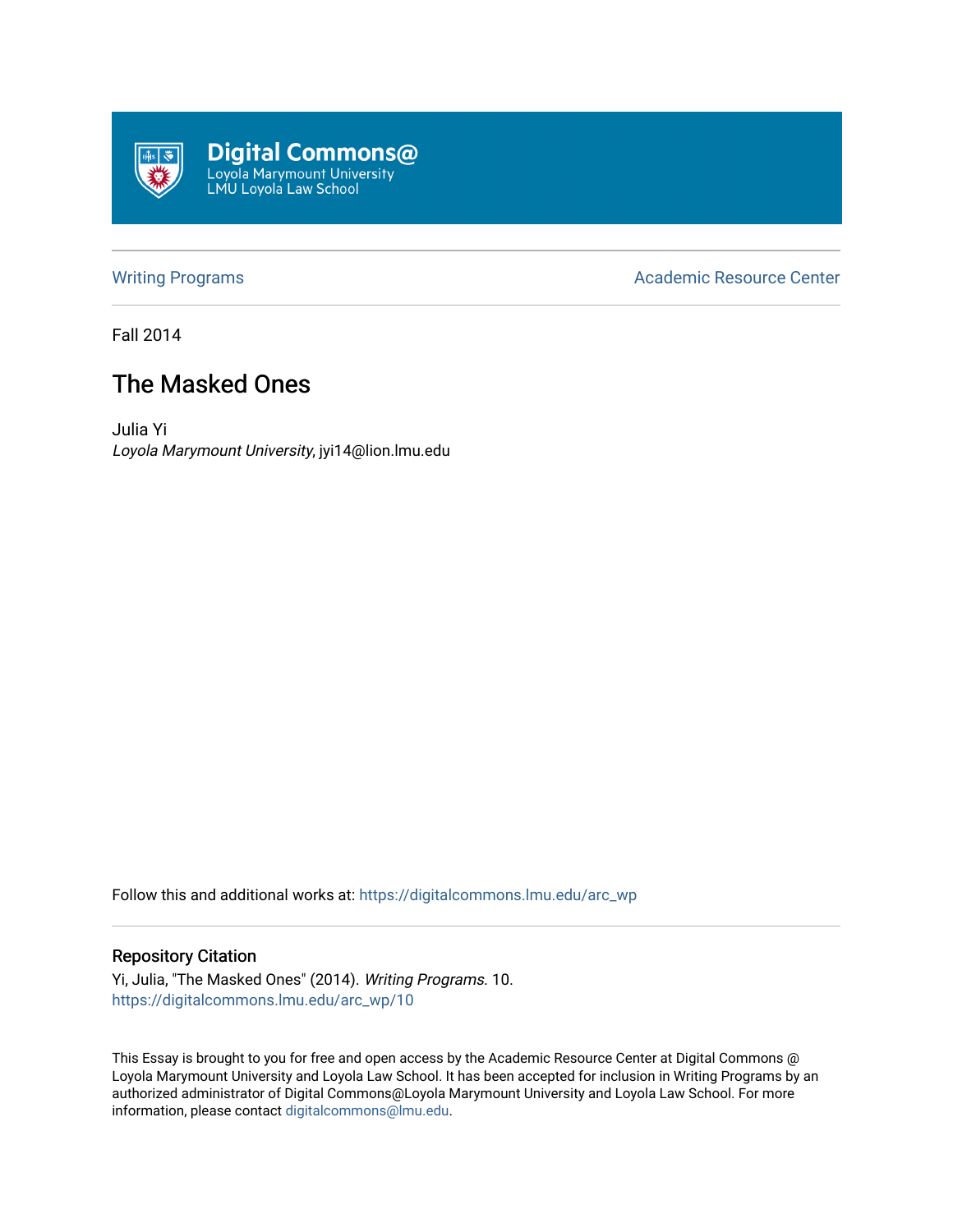The Masked Ones

by

Julia Yi

An essay written as part of the Writing Programs

Academic Resource Center

Loyola Marymount University

Spring 2015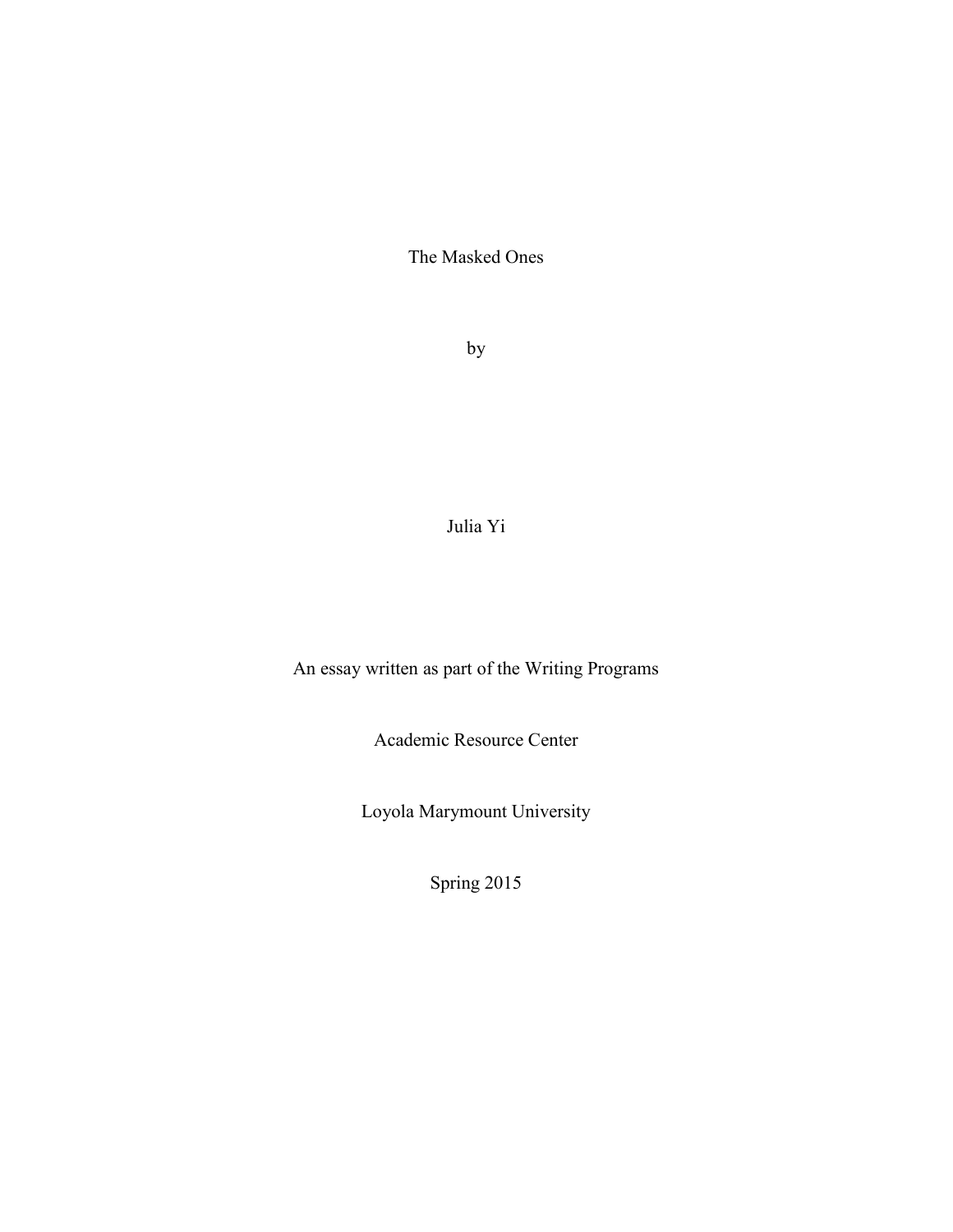## The Masked Ones

When she'd wake in the dark and the cold of the night, she'd reach out to her left. She'd feel for the smooth leather holster, grab the weighted metal handle and flick the safety off. Most of the time, she would just stare at it. Other times, she would keep flicking the safety back on but only to flick it back off again. Sometimes, and just sometimes, she would rest the barrel on her lips and close her eyes. She'd breath. Breath. Breath. Breath.

\*\*\*\*\*

She awoke in the morning. The sun wasn't fully up. Only enough to give her surroundings a dark blue tint. She grabbed her half empty canteen and drank only enough to quench the dryness from her lips. She had to go soon.

Her backpack, stuffed with supplies, hung from her frame while her hips were accompanied by her companion and a medium sized hatchet. She wasn't very menacing to the eye: 5'3" and 123 pounds; most people would be able to overpower her, but her companion at the hip stopped most from trying. The hatchet was there for when some would try. She'd rather save her last round. Besides, a gunshot could attract unwanted attention. It was better to be alone. You couldn't trust anyone nowadays.

She walked down the quiet road of the gated neighborhood she passed. It was a large neighborhood. Too large for her to loot every house but large enough to ensure her confidence of finding supplies. She had enough food and water for a week and a half, but she never failed to take the opportunity to keep looking. She had to survive. She had to make it home.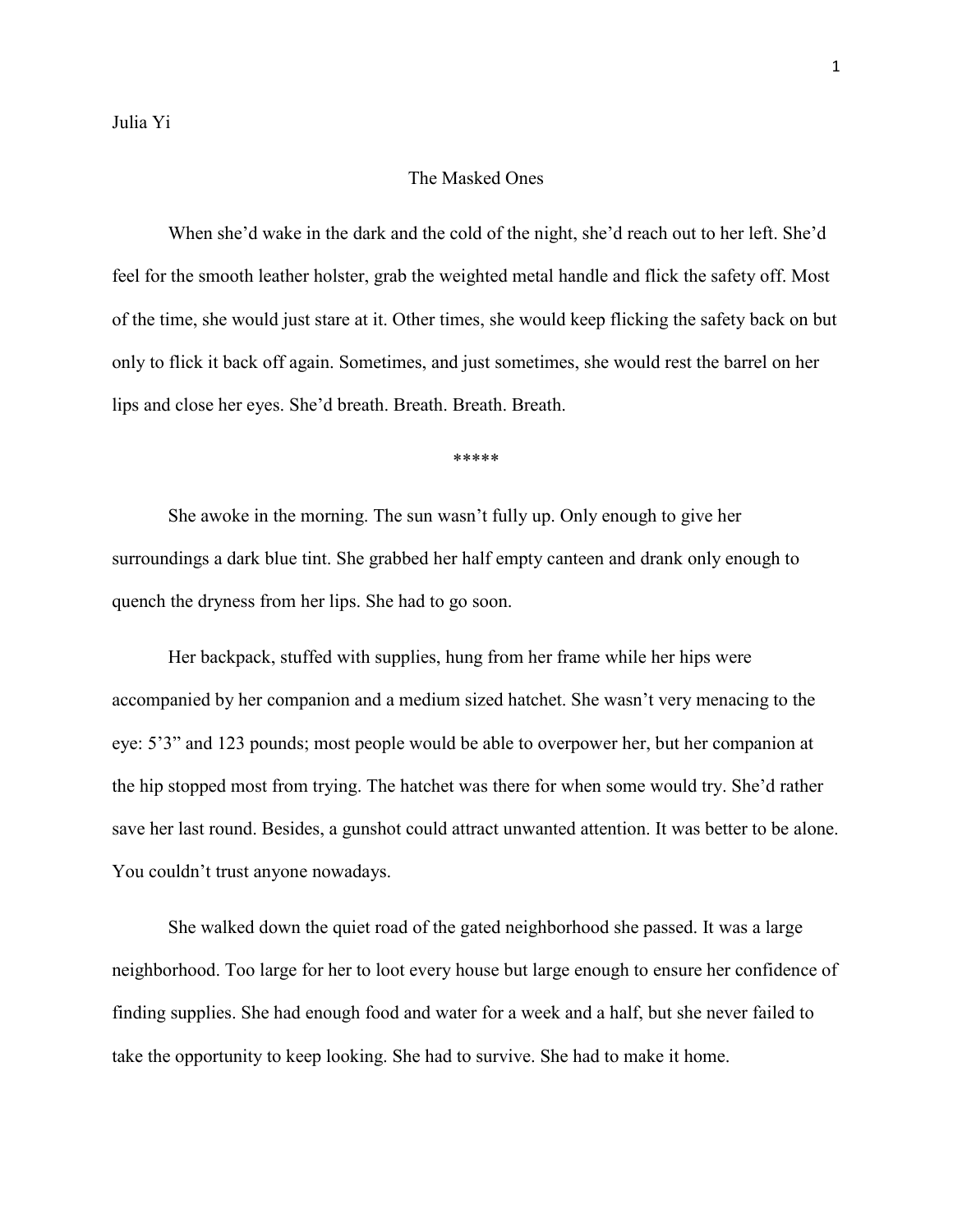\*\*\*\*\*

She rifled through the cupboards of the house. She did her best to ignore the pale crystalized dust that clung to everything in the small living room. The remains of the shattered. The house she came upon seemed to already be looted and torn apart for scraps and useful parts, but she always checked. There was always something that was missed. Water. No. Candy Bars. No. Canned goods. No. Nothing. Strangely, there was nothing. The house was already looted. That much for a fact, but there was *always* something left. Looters only have so much room in their sacks, they couldn't take everything with them. She closed the cupboards with a sigh. She would have to check elsewhere. If this house was totally stripped of supplies, most likely the very house next to it will have treasures.

She heard a creak in the floorboards above her. Someone was here. The creaking became more frequent. They were making their way down the stairs. She had to hide. She made her way under the large dining table. The table cloth that reached the floor would cover her from view. By the time she let the cloth fall behind her, she could hear the steps walk into the kitchen. The steps were soft. It wasn't a large being; she would be able to take him out if he noticed her. The steps made their way around the kitchen. It was looking for her. It walked out into the living room. It was her chance.

She silently lifted the cloth to take a peak. It was nowhere to be seen. She stepped lightly out from under the table. She had to be quick, but the only door she saw was out through the living room; the front door had lost its door knob, it would be easy to open. The back entrance, the way she came in, made too much noise. The creaking door would let it know she was here. She grabbed her hatchet from her side and raised it up. She was ready if it came after her. She peeked around the corner to the living room. It wasn't there, but she could see the faint footprints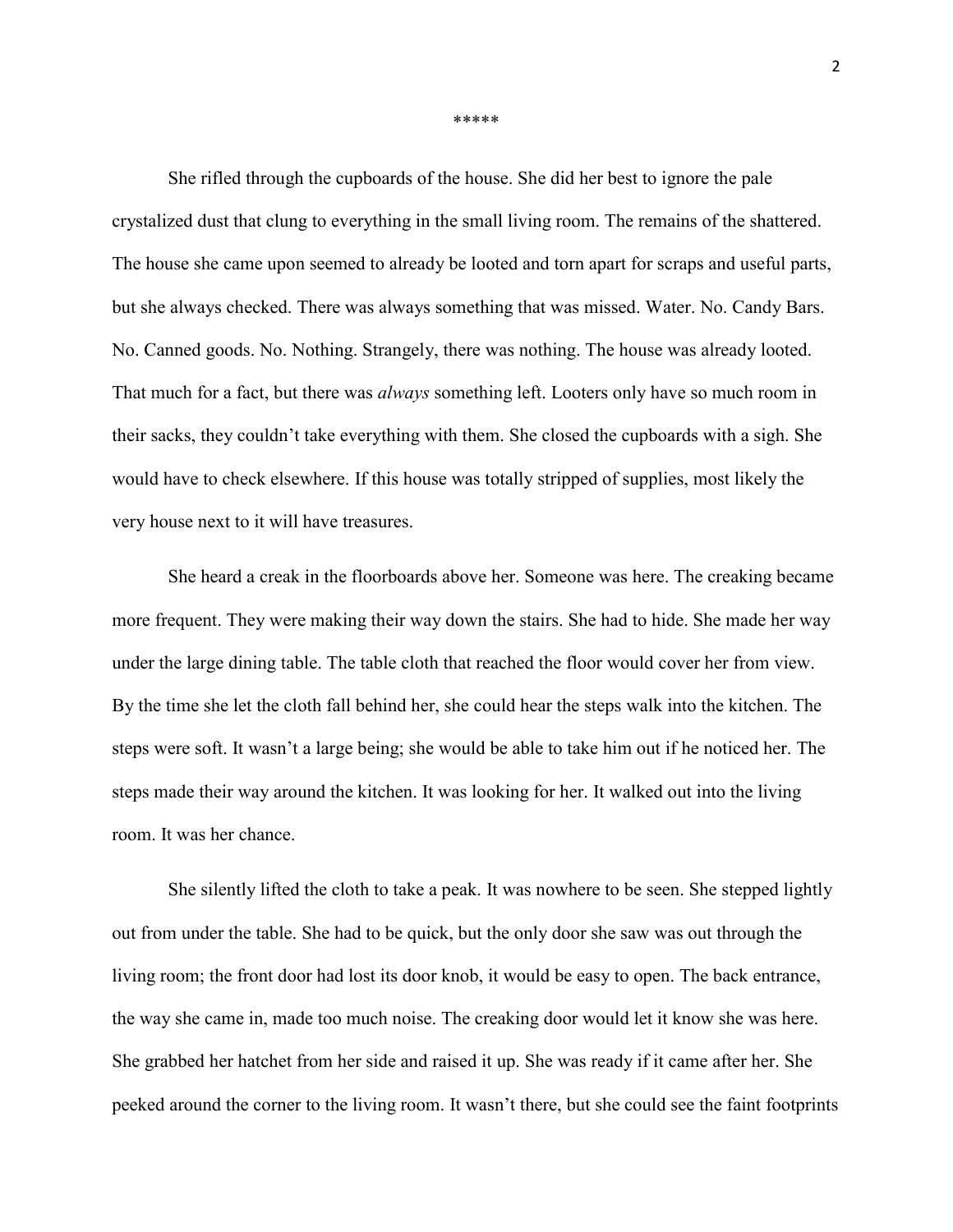of a small human. It trailed around, making its way behind the sofa chairs and next to the coat closet but with no sign of her, it moved on to an open hallway that led to some bedrooms.

She quickly made her way through the dust and to the door.

"Wait!"

\*\*\*\*\*

Before the Shattering, they were called The Witnesses of Sa'Naru. They were a religious group that formed after a meteor landed in Asarganj, India. Many called them a silly cult, but their influence grew past the boundaries of Asia. Soon, there were small groups of Witnesses across the world. They preached about a being, the Sa'Naru, who could turn anything to crystal with a single touch. This being was supposed to give good fortune and long life to all of its followers. It would protect them from illness and enhance their strength. However, like anything too good to be true, the Sa'Naru required sacrifices.

The Witnesses would steal the cattle from local farmers and hide them away to their gathering place. They had no established building for their worship, but they made use of secluded places as far as mountain caves or as close as quiet alleyways in the cities. The remains of the cattle were never found; all that was left of their gathering was a faint pale dust. It would cover the entirety of the area that the Witnesses made use of. A few passersby would say they heard the painful moans of the cattle as the Witnesses sliced open the throats. They say one of the Witnesses would shove their hand through the open throats and dig in to the heart only to rip it out. Yet, by the time investigators arrived to the gathering place, there would be no blood, no footprints, no physical or chemical sign of there ever being a gathering. The only thing left at the site, was the pale crystalized dust.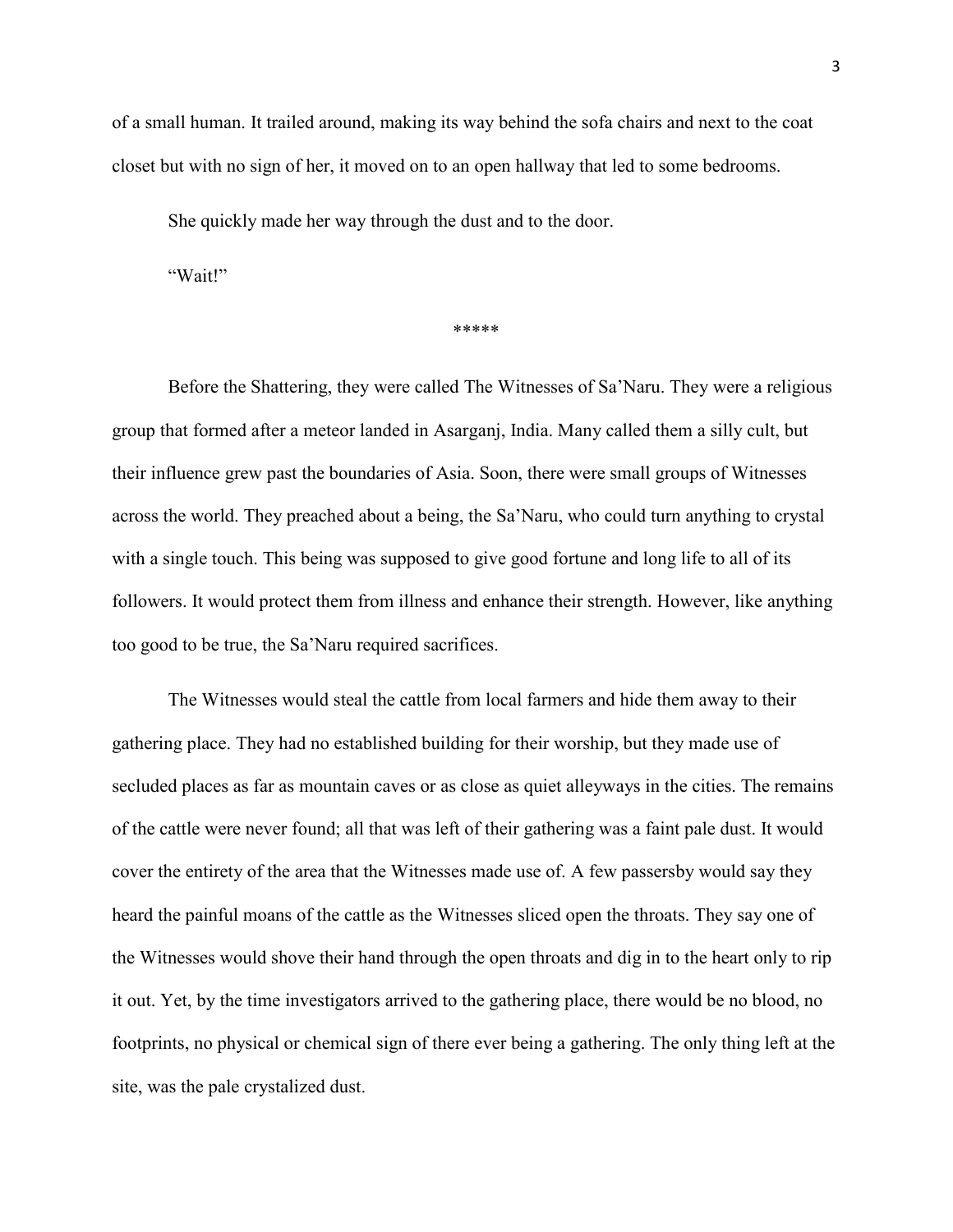"So…where are you from?"

"Be quiet."

"Why?"

"There could be others near. Not everyone you run into is going to be friendly."

\*\*\*\*\*

"You're the first I've run into in about 4 months. I don't think I'll see anyone else."

"Just be quiet."

The Boy walked silently next to her. He had found her while she tried to escape. She had her hatchet up, even when she saw him. The Boy could not have been past the age of 9, but she still kept her weapon up as if he was a tiger that cornered a mouse.

"Please don't leave," he said. "I have food. I haven't seen anyone in such a long time."

She kept her hatchet up and remained silent.

"Just wait here, I'll bring some food down!"

They boy had made his way toward the stairs that led up, but by the time he moved away, she was on him. She had grabbed his arm behind his back and stuck the blade up to his throat.

"Please. I just want to help."

The Boy let a tear drop from his eyes. He had to show her that he could be trusted.

"I'll take you to where I put all the food. Just please, don't hurt me."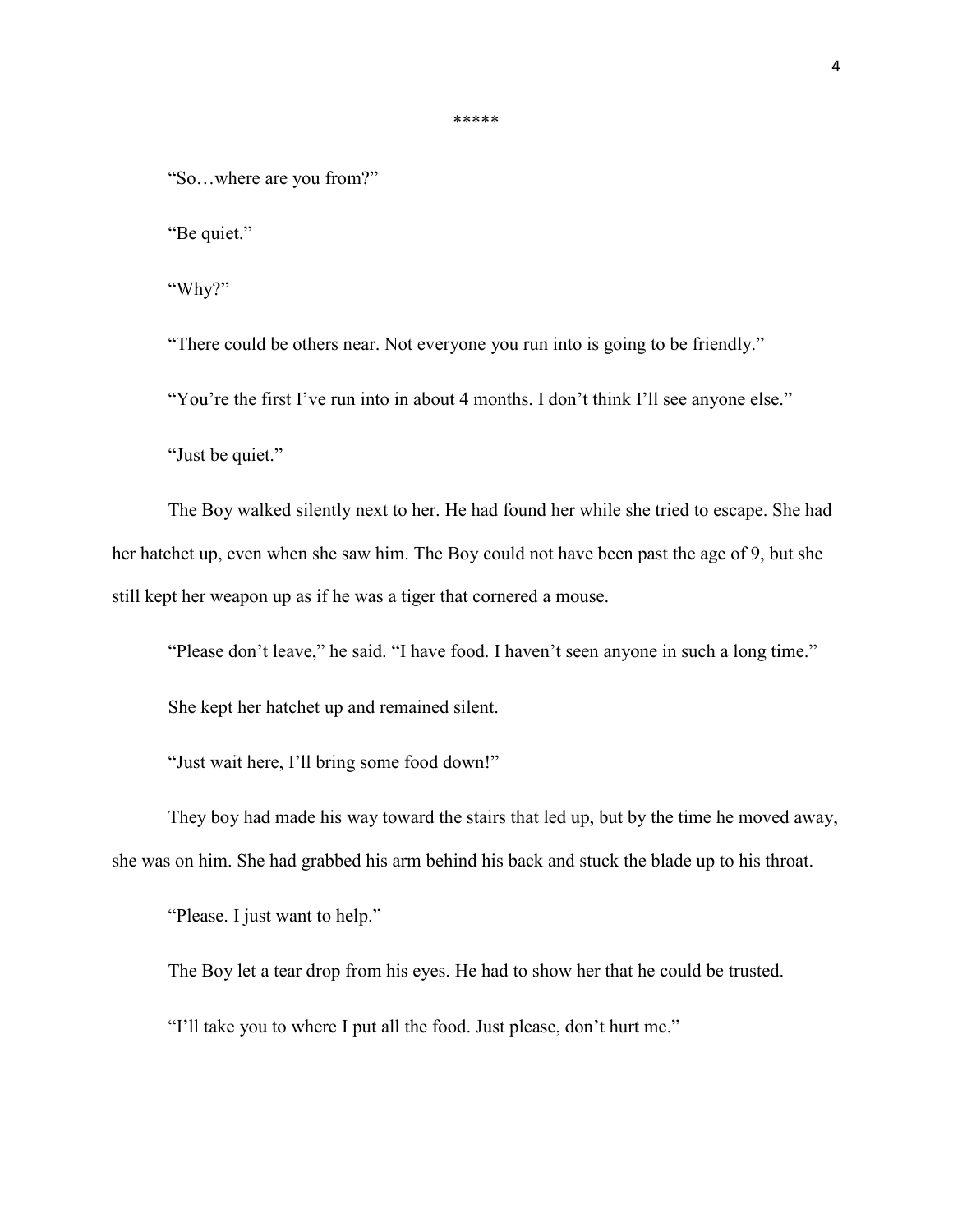She loosened the blade from his neck, not to let him go, but to let him walk. He led her up the stairs and into the master bedroom. There, in a corner, were cans of food and bottled water. It was enough to last for months, but she only needed enough for a week. She released the boy in the connecting bathroom, but she closed the door on him.

"Stay there, if you come out while I'm still here, I'll kill you."

The Boy sniffled and released a forced sob.

"Please, I just want to help. I haven't seen anybody in so long."

She ignored his pleading. She had to grab what she could and go. She heard the bathroom door creak open and she had her hatchet ready to strike but she stopped. There he was, just standing and crying there. She remained still. Only the cries of the Boy filled the room. He sobbed and huffed.

"Can you shut up?"

The Boy stood stunned. Most people would have sympathy for him. But not her. She still held her hatchet. He had to keep trying though.

"Please. Can I go with you? I'm scared."

She ignored him and stuffed her pack with the supplies in front of her. She zipped her pack up and slung it on her shoulders. When she made her way to the door, the Boy ran up and hugged her leg. She would have to drag him out with her.

"The fuck? Let go!"

"Please!! I don't want to be alone!"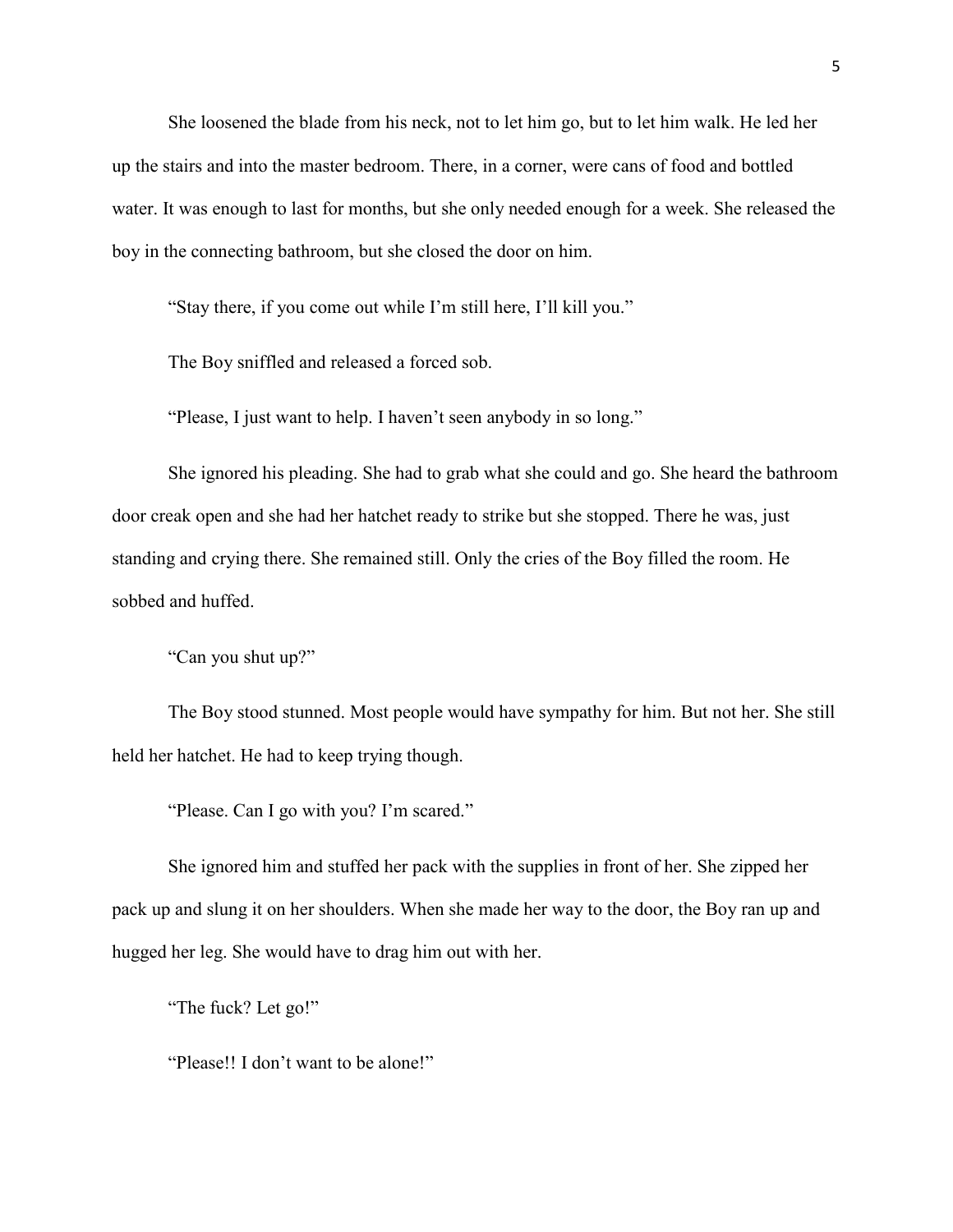He cried and cried, but his sobs stopped the moment he heard a small click. She stood above him with her companion at his head.

"Let go. Now."

He released her. She made her way down the stairs and to the front door. He slowly followed behind her but stopped at the foot of the stairs. Before she opened the front door, she looked at him. It felt like hours to the boy. Was she just going to leave him there? A small child? Had she really lost her humanity? She let out a deep sigh.

"Do you have a backpack?"

The Boy mumbled a "yea."

"Go get it and pack your stuff. You can come with me for a little bit. But don't be a hassle. I won't hesitate to drop your ass off if you become a nuisance."

So there they were. A Boy who could barely carry the weight of his filled back pack following a lone wanderer.

\*\*\*\*\*

The Shattering occurred on the 17th of May. Scientists had already predicted a large solar flare. One so bright that it would be seen and felt from Earth. It was said to be completely harmless though. There were crowds of people all ready to witness this scientific phenomena. They would set up picnics and tents in the parks; it was a fun get together in the neighborhood; it was a reason to step outside and smell the fresh air. People had their sunglasses ready for the flares, but their attention was directed elsewhere.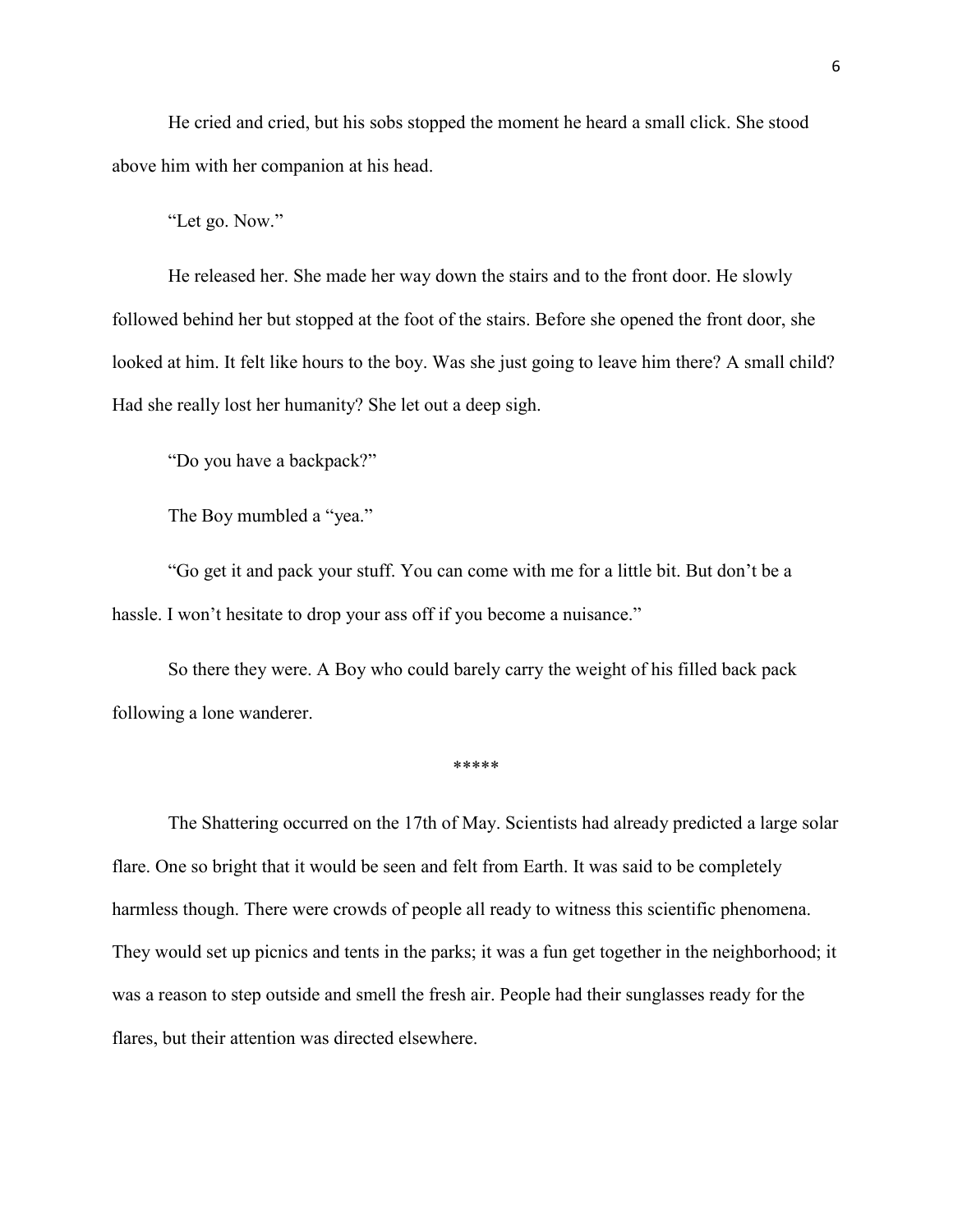Groups of dark figures surrounded them. They wore masks of white porcelain and cloaks of ebony wool. They walked slowly around the crowds of people, enclosing them to one tight bundle. Their masks frightened everyone, they looked like carnivorous birds. It covered everything but their lips and nose but had a large beak that protruded out. These types of masks were worn before, but only during the Black Plague. These masks were worn by the individuals who would ship off the ill to their deaths. The dark figures lifted their arms, as if they were reaching towards the sun, and they chanted.

Sa'Naru exal miyal. Sa'Naru exal tiisfuri. Sa'Naru exal andoral. Sa'Naru exal in maruud.

*Sa' Naru the Power. Sa'Naru the Beauty. Sa'Naru the Bright. Sa'Naru the one who Shatters.*

The sun flares pulsed through the air with great intensity. The heat boiled the blood of the crowds to stone. Their skin dropped from their bones in crystalized chunks. Many tried to run, but the quick movements of their now brittle bones made their legs shatter into pieces.

The air was filled with beautiful crystals that day. The dark figures inhaled the masterpiece of their God.

\*\*\*\*\*

It's been a week since the Boy started to travel with her. He was a talkative one. Would never shut up, but for once she didn't feel so alone. She still kept her distance though. It wasn't good to make connections in these times.

It had started to rain, so they made camp in a small gas station they passed by. It was small, cold, and dingy, but it kept a roof over their head. They sat in silence, each taking their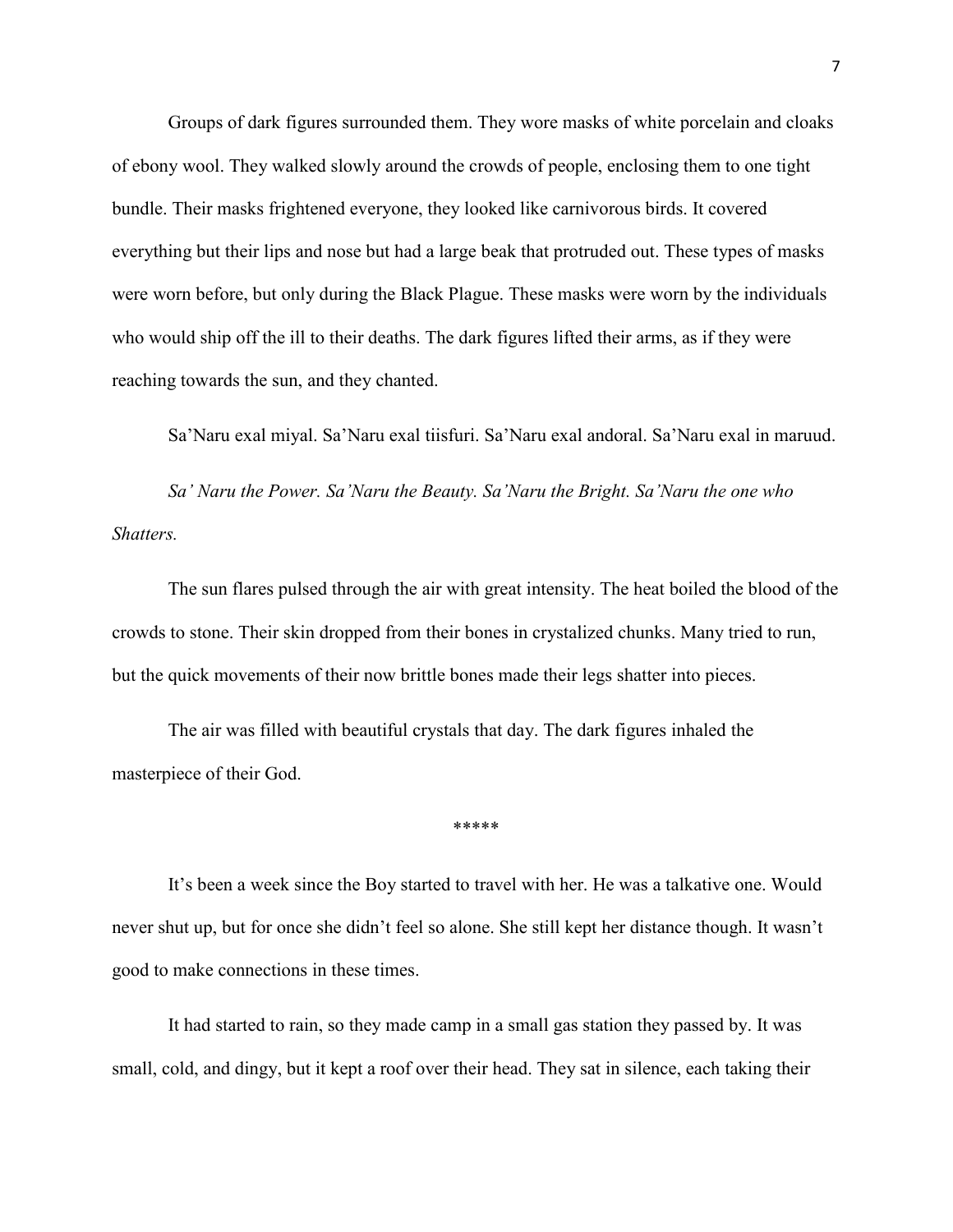own corner but close enough to keep an eye on each other. The Boy stared off into the clear glass door, staring at the slow moving rain drops that glided down the panes.

"Do you remember when it used to be normal?"

The Boy looked towards the woman. Her eyes fixated on the emerald rain drops.

"Huh?"

"The rain. It used to be…normal."

The Boy shook his head.

"Sad. It's only been, what? A year? And you already forgot how real rain looks. Were you like, stuck in a room all your life?"

The Boy just shook his head. He didn't know how to respond. No one ever asked him questions. Usually the people he followed would just coo over him. Pretend as if he didn't know any better.

"Why won't you tell me your name?" the Boy asked, tilting his head to the side and looking at her.

"Because I don't trust you."

"But I'm just a kid."

" $S_0$ ?"

The Boy didn't know how to respond. He had to get this over. Quickly.

He swung his arm over his shoulder, itching his shoulder blade. His fingers brushed up against a small bump that was implanted months ago.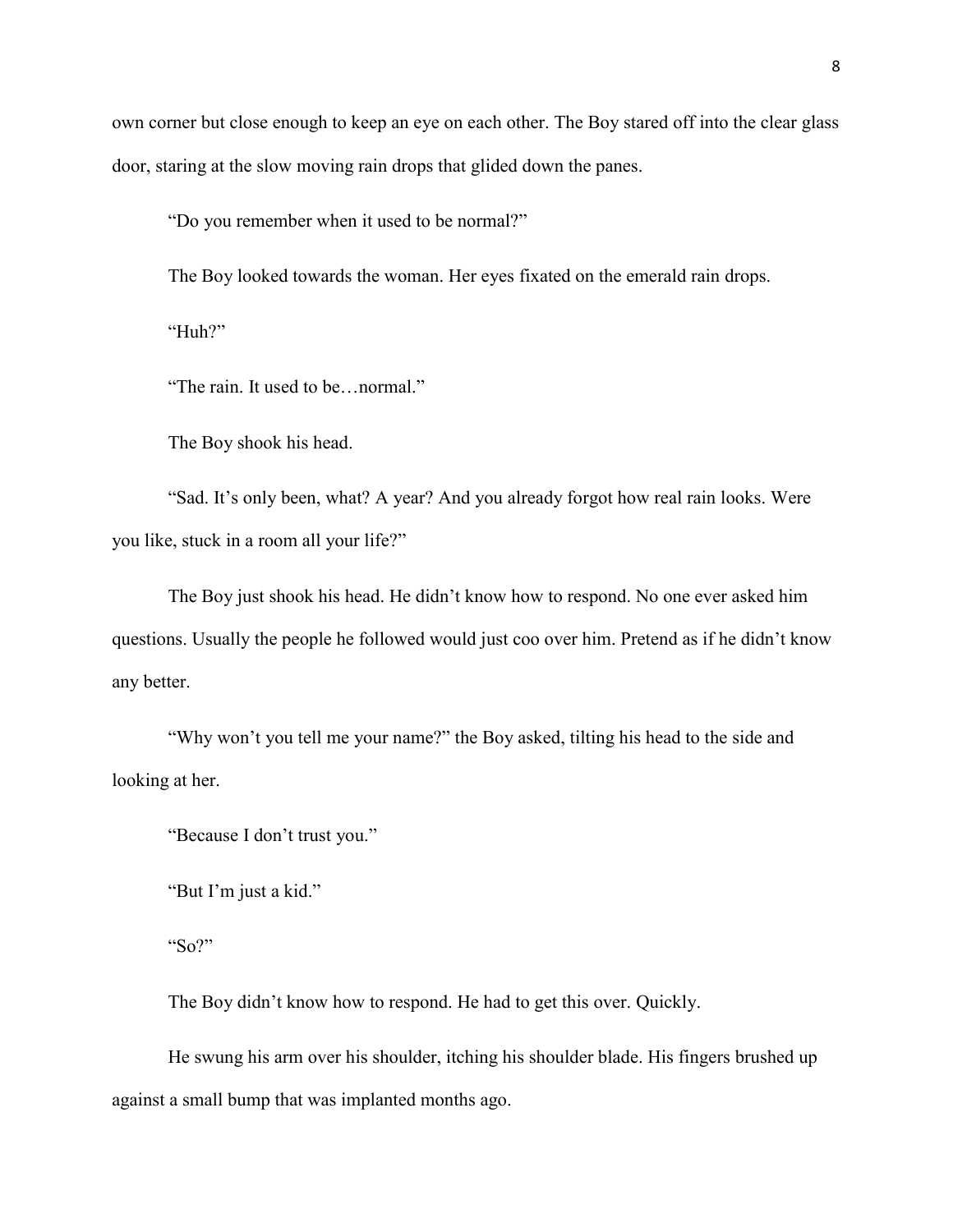\*\*\*\*\*

The Witnesses of Sa'Naru needed a more powerful source of energy. The crystal dust they created from the cattle wasn't enough for them. They needed more. They were hungry for more. The week before the Shattering, a voice from the heavens called to them. A message. They would enter paradise soon. They donned cloaks and white porcelain masks. They were ready. They were immune to their God's wrath. They were the deliverers of Sa'Naru's words. They were his eyes. His voice. They were his body.

However, they did not imagine others, non-witnesses, would survive. They were immune to their God. They had to be eradicated.

They were his blade. They were his law. They were his judgment.

\*\*\*\*\*

She awoke. There was movement outside. A car door swung closed.

"Shit. Wake up."

She turned to grab the Boy, but he was gone. She shook her head in frustration. She had to leave. Now. She grabbed her pack and quickly made her way to the back door. She had to leave quietly, there would be no way for her to run if they had a car.

She camouflaged with the dark night as she silently ran towards the open field that was near. She had to get to the trees. As she saw lights travel after her, she went on her belly and hid in the tall grass of the field. The light innocently traveled over her. She could make it she thought as she crawled closer to the trees.

A gun shot rang through the sky.